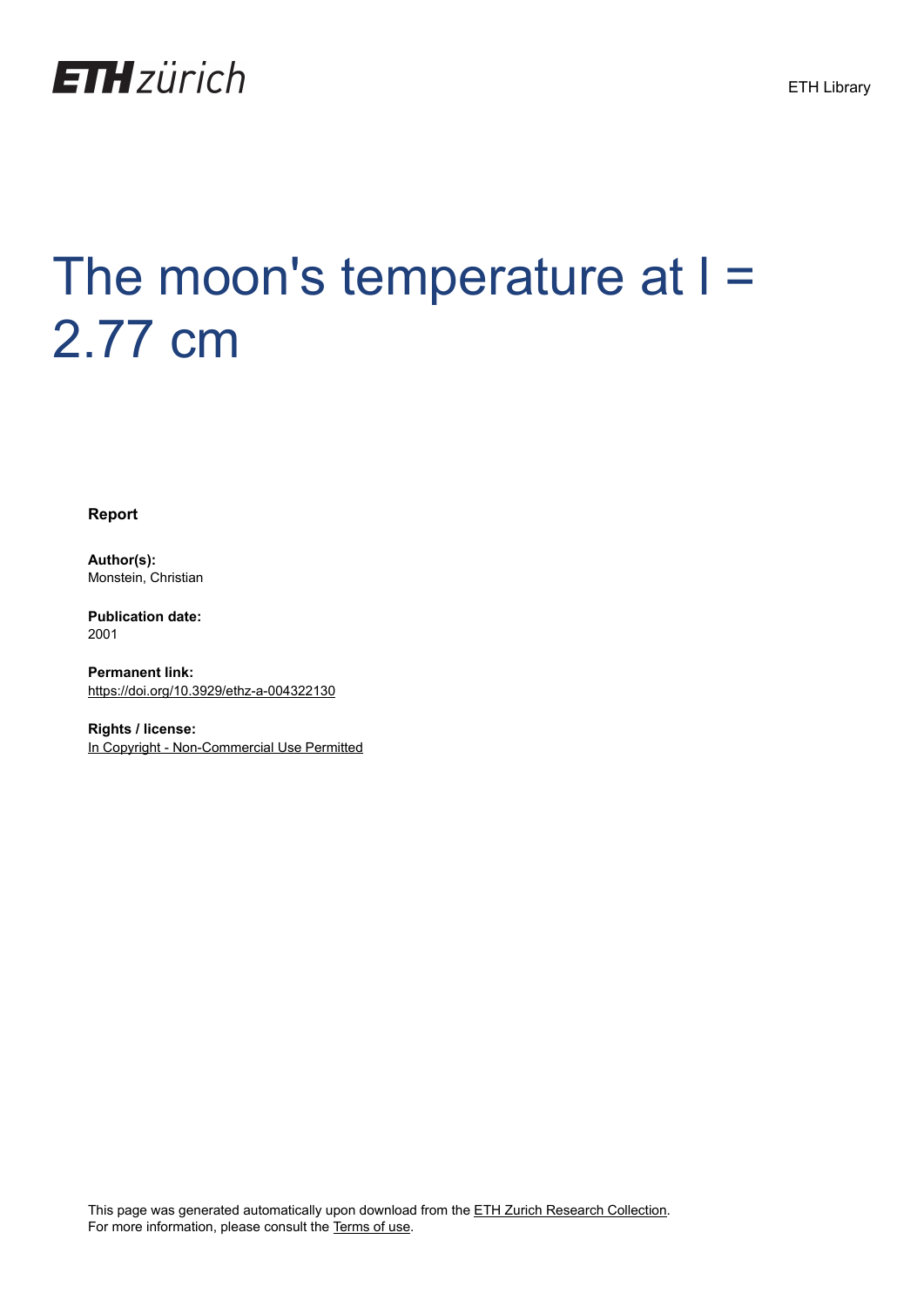# **The Moon's Temperature at** λ**=2.77cm**

#### Christian Monstein

**Abstract.** The study of the thermal radio emission of the moon and planets began in 1946 with the detection of the thermal radiation of the moon at 1.25cm wavelength by Dicke and Beringer [1]. This was followed three years later by a comprehensive series of observations of the radiation from the moon at 1.25cm wavelength over three lunar cycles by Piddington and Minnett [2] showing that the thermal radiation from the moon at this short wavelength varied during a lunar cycle in a roughly sinusoidal fashion. The temperature, however, was much smaller than the change in the surface temperature of the moon as known from infrared observations. The maximum of radio radiation was found about 3.5 days after the maximum of the surface temperature at full moon. With the very insensitive instruments of that time it was rather difficult to measure a few Kelvin at a system temperature level of several thousand Kelvin. Now, 55 years later, I repeated such measurements with standard consumer equipment bought from the supermarket. Nowadays one can buy a complete satellite receiving system composed of a parabola mirror, a LNC (low noise converter) and a satellite receiver for the frequency range of 10.7GHz to 12.7GHz for less than 200 Swiss francs. Such a satellite system has a  $\sim$ 100 times lower system temperature than the original one of Dicke and Beringer; thus one can expect a system temperature of less than Tsys=70 Kelvins. With this paper I want to demonstrate that it is possible to repeat classical radio astronomy experiments with really cheap hardware. My own measurements over two complete cycles from 6 January until 8 march 2001 confirm within fairly large error bars the measurements of Dicke, Beringer and a few others [3, 4, 5]. I measured a mean temperature of Tmean=213 Kelvin. The minimum was about Tmin=192 Kelvin  $\sim$ 2.5 days prior to full moon while the maximum with 236 Kelvin was about ~5 days after full moon.

**Key words:** Moon temperature, delayed maximum radiation, atmospheric absorption, system temperature, blackbody emission, geostationary satellite, noise figure.

## **1. Introduction**

At optical wavelengths the moon and the planets are seen mainly in the sun's reflected light. Very little light is radiated from these objects acting as blackbody emitters. At radio wavelengths the situation is reversed, and the sun's reflected radiation is extremely small compared to the thermal blackbody emission. The infrared temperature is symmetrical with respect to full moon, reaching a maximum at full moon and a minimum at new moon. The microwave temperatures, on the other hand, exhibit not only a phase lag of several days, but definite asymmetry with respect to the maximum temperature.

Here I report on the observation of the moon's radiation at a wavelength of  $\lambda$ =2.77cm, corresponding to a microwave frequency of f=10.83GHz at the lower end of the satellite Kucommunication band. It has to be checked if the radiation can be measured at all with a low cost satellite receiving equipment. In the case of a positive result it has also to be checked whether the expected phase lag of about  $\Delta T=3.5$  days can be verified. Measuring methods have to be adapted or developed to measure an antenna temperature of only a few Kelvin with adequate stability and sensitivity during an observation time of at least 2 complete moon cycles. While the antenna temperature is less than 8 Kelvin, several interference sources have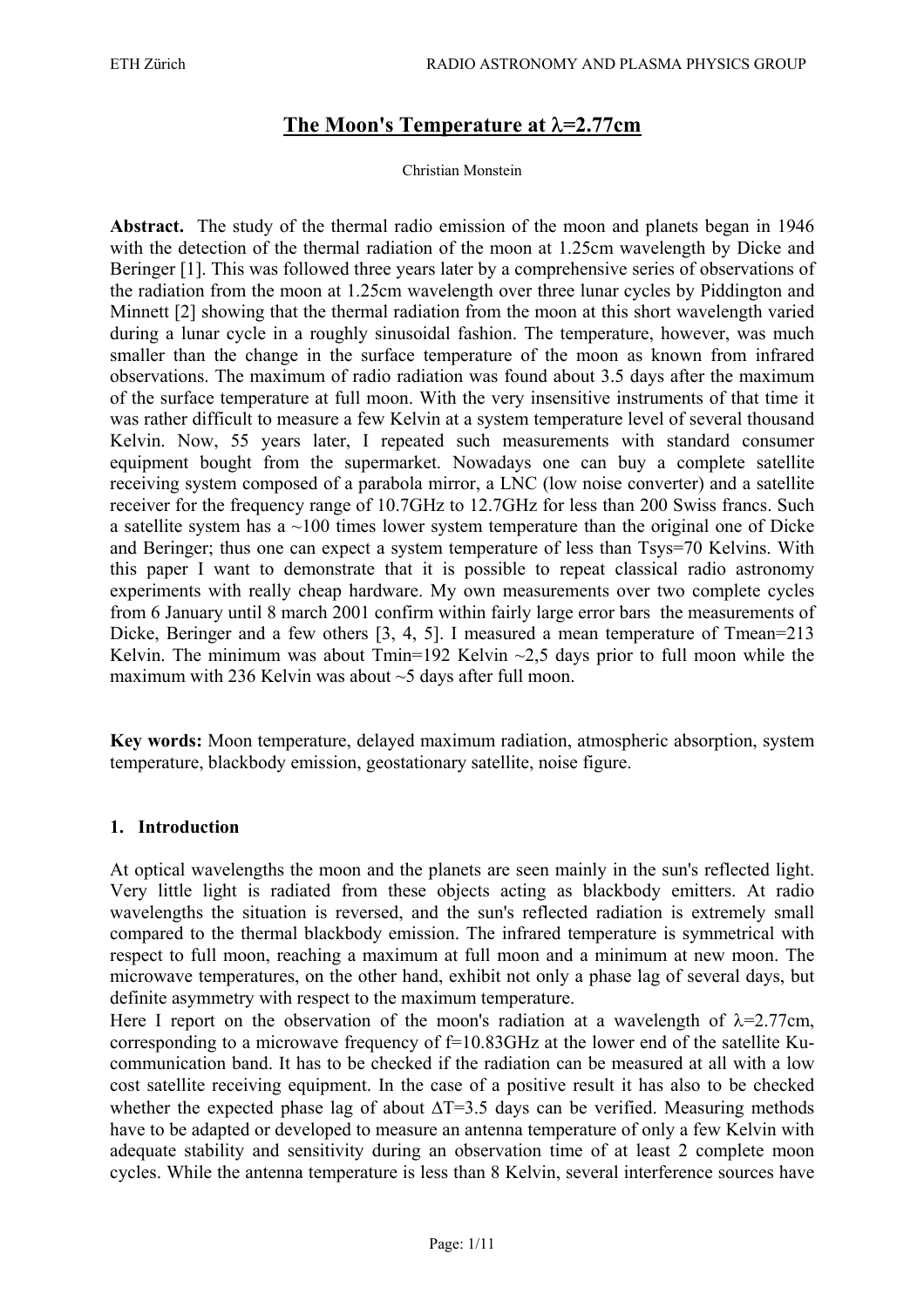to be explored and as far as possible to be taken into account within the evaluation of the final result.

#### **2. Measuring equipment**

The main part as already mentioned is a complete low cost satellite receiving system bought from a super market here in Zürich. Its low noise figure (NF) according to the specification is better than NF=0.9dB (noise figure) corresponding to Tsys=70 Kelvin excess noise at room temperature. This is more than 100 times better than the receiver of Dicke and Beringer. The parabola mirror together with the LNC (low noise converter) is mounted saprophytically on the western rim of the 5m parabola antenna of the IFA (Institute of Astronomy) of ETH Zürich [3]. This mounting method allows controlling the position electronically by a standard personal computer in particular to follow the path of the moon from moon-rise to moon-set.



**Fig. 1:** 80cm satellite antenna mounted on a 5m dish antenna at Bleien observatory. The observatory with receiver and computers is 50m to the right side of the tower.

The personal computer can be monitored remotly and controlled via VNC (virtual network computing). Thus it is very easy to do the controlling functions in a comfortable way from my home. The computer does not only track the moon, but it also offers the method of beamswitching, a very efficient method to measure small flux changes on a warm or even hot background noise level. The LNC is powered with a bias-T, feeding U=+15Volts direct current from the observatory's power supply. The frequency-depending attenuation of the 50m long cable between LNC and receiver is flattened by an ordinary TV-equaliser. The satellite IF (intermediate frequency) of 950MHz to 1.95GHz is then fed into a standard communications receiver AR5000 to select the desired receiving frequency, to amplify the noise signal and to limit the observing bandwidth to B=220KHz or even less. A broader bandwidth is quite desirable, but the interference from geostationary satellite communication signals would increase drastically. The second IF of 10.7MHz is directly fed to a logarithmic detector AD8307 of Analog Devices with a conversion constant of k=25mV/dB. The analogue output of the logarithmic detector is directly measured with a standard bench digital multimeter FLUKE45. The RS232 output of the multimeter is fed to the communication port COM1 of an additional personal computer. It reads the serially sent data and stores them on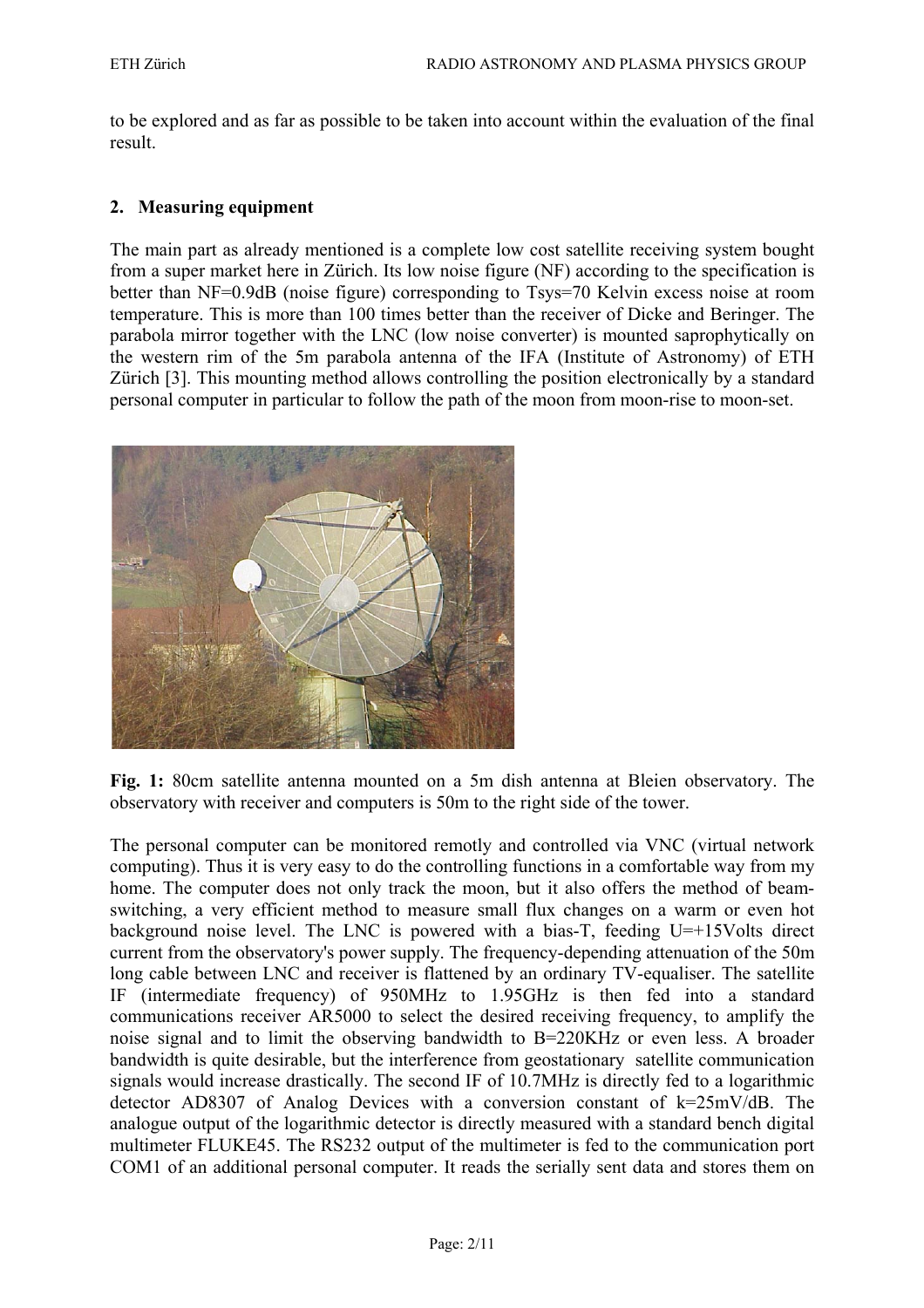harddisk in ASCII format where each entry represents the radio flux expressed in volts. Subsequently the locally stored data can be transferred to my home or to the IFA via ftp.

## **3. Measuring methods**

# **3.1 Frontend**

It is common knowledge that the background temperature of the sky is a non-linear function of the telescopes elevation. Thus a method is needed to compensate varying background noise levels. I use a beam switching method to compensate the influences of high background noise at low elevation wich is similar to the method Dicke used 55 years ago The switching phase stays  $\Delta t=90$  seconds on source, changes as fast as possible by  $\Delta \alpha=6$  degrees eastward to the source for another Δt=90 seconds. This sequence is automatically repeated as long as the moon is above the horizon in Bleien. The switching time of ∆t=90 second has to match with integration time and drifting variations due to temperature variations either of the LNC or of the receiver detector system. The nominal switching time has to be higher than the integration time but has also to be shorter than any drifting component in the whole system; thus in my configuration  $\Delta t=90$  seconds is a good compromise. The deflection angle of  $\Delta \alpha=6$  degrees is another compromise. It has to be larger than the beam angle of the telescope, but it should be as small as possible to not waste useful measuring time, because after all the antenna control system needs a couple of seconds to reach the deflection of  $\Delta \alpha$ =6 degrees.





# **3.2. Backend**

The collected data are visualised every day after transferring them to my home computer. The data (ASCII-files) can be visualised with EXCEL, MATH-CAD, MAT-LAB or any other spreadsheet program. Every file has to be identified with the correct starting time in UT that is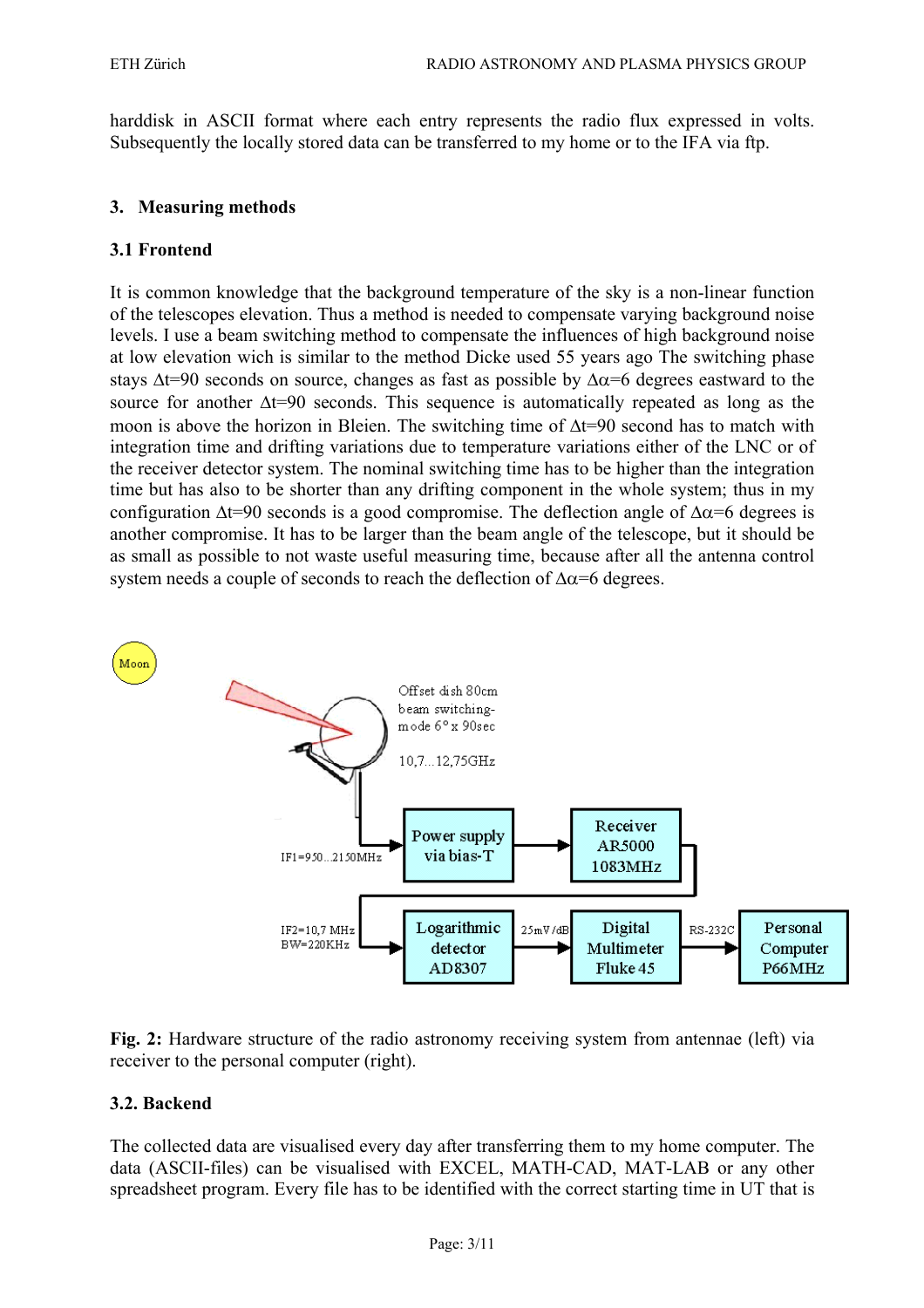delivered through a professional GPS system from within the observatory. The data usually are split into subsequent files of 1 hour duration, 900 measurement points each, making the analysis on PC level simpler. The mean elevation ε of the telescope has to be calculated to compensate the atmospheric attenuation for every file with 1 hour duration. For correlation purposes and for visualisation processes I also need the moon phase angle φ, the moon disk diameter Φ and the illumination factor ξ. These values are automatically calculated by a home brewed Windows application program according to date and time UT (universal time). To calculate the antenna temperature it is necessary to know the proper reference temperature Tref. In my configuration (as a first approximation) I decided to use the temperature of the logarithmic detector in the observatory  $Tref=Trx$  ( $rx = receiver$ ). This temperature can be copied free from the environmental data file yyyymmdd.wdf of the Phoenix-2 radiospectrograph at Bleien observatory. The datafile is stored once per day and can be viewed with any browser on http://www.astro.phys.ethz.ch/rapp/. The temperature Tlnc of the LNC can also be picked out of the weather data file also with a time resolution of 1 minute.



**Fig. 3:** Evaluation of mean moon flux in decibels using a fitting function to split background flux and moon flux. The slow variations are due to different elevation angles, temperature changes of LNC and/or changes in receiver stability. The solid red curve is subtracted from the blue dotted fitting curve. Statistical analysis (median value) of the difference pattern results in a single flux value for that file of February 16, 2001. The fitting curve is chosen in such a way that the residual dispersion or variance is a minimum. In that special case a  $4<sup>th</sup>$ order polynom was chosen.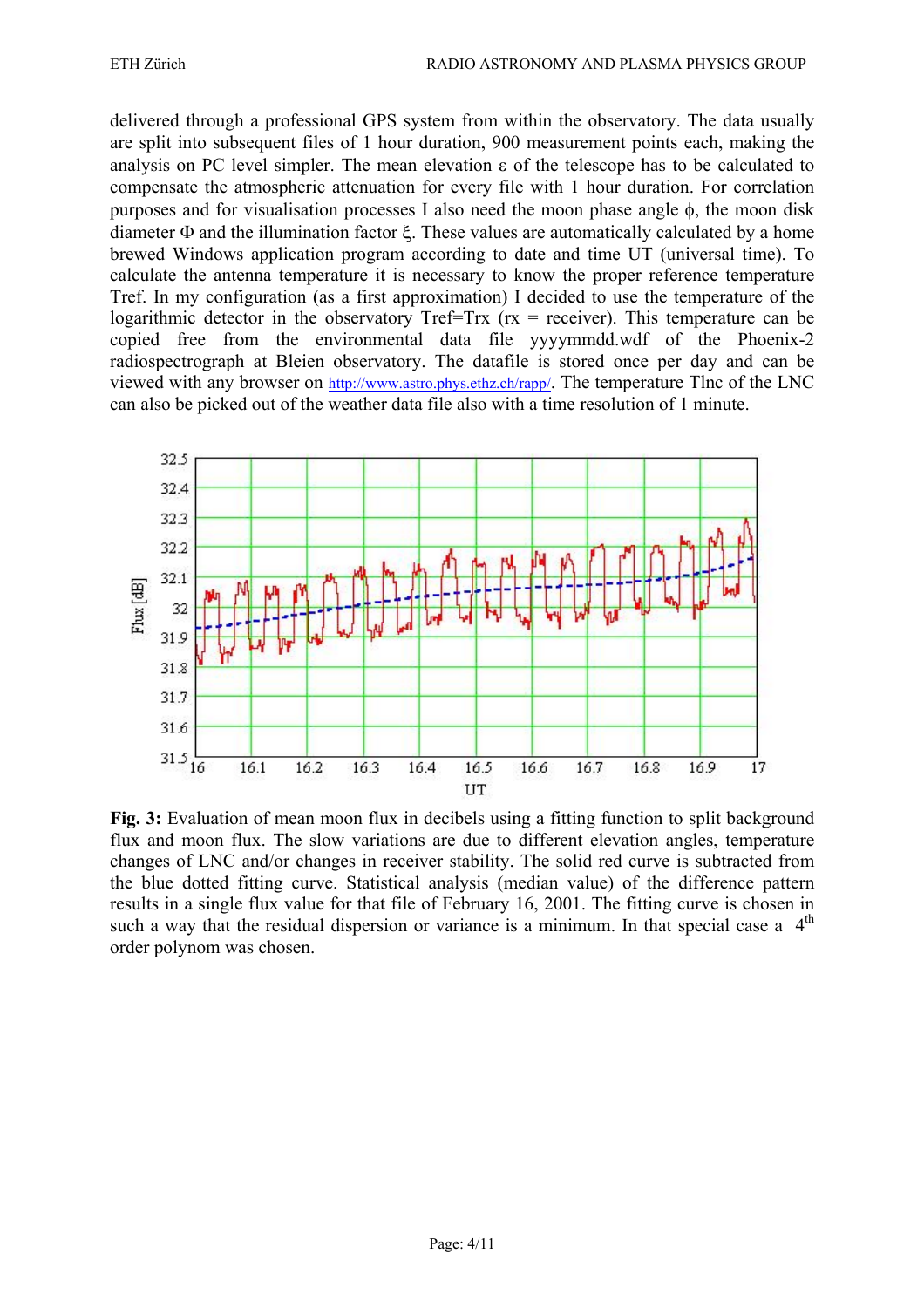

**Fig. 4:** Histogram of the data file of Fig. 3 above. The left peak represents the noise distribution of the background radiation only, while the right peak represents the background noise plus the excess noise distribution of the moon. The difference between both peaks is stored as a single value expressed in decibels. Here in this example, I got 0.197dB corresponding to an antenna temperature of about 4.4 Kelvin at an average system temperature of 94 Kelvin.

## **3.3 Analysis steps**

## **3.3.1 Exception handling**

Prior to analysis the data has to be checked for plausibility. There are a huge number of interference possibilities. All data with non-expected data were deleted, especially all with a dispersion larger than 40 Kelvin. There are several days with really exotic conditions where no useful data can be recorded. On January 15, 2001, for example, the moon was hidden by the geostationary satellite path and thus the strong radio flux saturated the receiving system; no measurement was possible. Another critical date was January 24, 2001, when the sun and moon both had similar sideral coordinates (new moon). The sun outshines the moon several thousand times; thus no measurements were possible at all. Measurements near the horizon are often critical because of the high background temperature (300 Kelvin) or due to interference by man made noise. Another critical point was found during the experiments while using beam switching mode. Our beam switching method first worked only in horizontal (azimuthal) direction. As soon as the moon is higher than 45<sup>°</sup> above the horizon, the horizontal deflection is really unsuitable because the deflection angle on the sky is reduced due to cosine(elevation) effect. If I observed in zenith, the deflection angle would be exactly zero and we would only rotate the polarisation plane of the LNC. Therefore I introduced another option within the on/off-source method. Now I can select between horizontal or vertical deflection. Vertical deflection is not influenced by cosine(elevation) but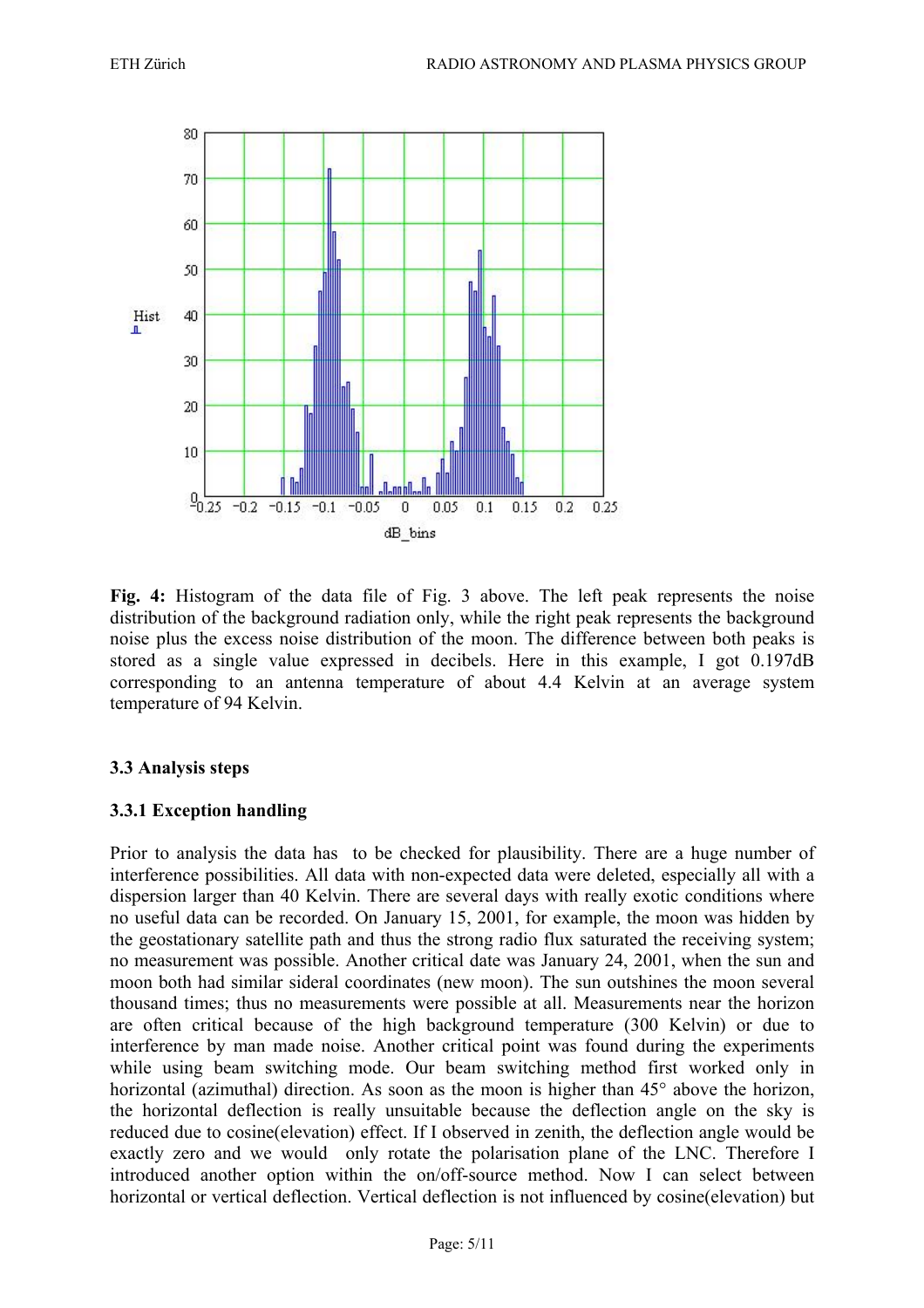it is only allowed for elevations larger than 30°. Otherwise the antenna would point to the horizon every time and would therefore increase the system noise. All non-exceptional data are analyzed by the following procedures.

## **3.3.2 Analysis**

The stored data first has to be converted into equivalent antenna temperature using an estimation of the reference temperature Tref. Due to missing calibration sources, Tref was calculated by three different methods. The first method uses the noise figure NF of the LNC plus internal losses of dust cover plus atmospheric attenuation plus sky background temperature which leads to about 89 Kelvin. The second method uses a back-tracking calculation of the solar radio noise measured at NOAA which leads to 90 Kelvin. And the third method uses the ambient temperature of the horizon (forest) at Bleien observatory which leads to about 104 Kelvin. I then took the average value of the above three different methods to  $Tref = 94$  Kelvin.

$$
Ta = Tref \cdot \left(10^{\frac{RFdB}{10dB}} - 1\right) \quad (1)
$$

This calculated antenna temperature is too low because of several more or less exactly known attenuation coefficients. The first not yet exactly known attenuation coefficient is the attenuation γc of the dust cover of the LNC. It can only be measured by killing the device. I definitely not like that method, though I took an estimation obtained from colleagues and from experience with other LNC's. One can assume that the attenuation is in the range of 0.1dB to 0.3dB, here I have decided to use 0.1dB. The end result can be corrected as soon as the dust cover can be measured.

$$
\gamma c = 10^{\frac{0.1dB}{10dB}} \qquad (2)
$$

Now we can calculate the antenna temperature of the moon on the earth but that's still not the proper value because the atmosphere has an attenuation of at least aa=0.22dB in zenith. The value varies with different authors from 0.20dB to 0.24dB and for rainclouds even up to 1.5dB. I have decided to use the more pessimistic value of aa=0.22dB. Unfortunately I never measured the moon in zenith, thus one has to take into account the non-linear increase of the attenuation for other elevations than zenith. Several papers have been published dealing this topic. The air at the horizon is thicker than in zenith thus the attenuation near the horizon is a maximum. The attenuation of the radiation due to the atmospheric absorption will decrease the measured flux of a radio source. If  $S(z)$  is the flux measured at zenith distance z, and So is the flux that would be obtained outside the atmosphere, then

$$
S(z) = So \cdot aa^{-X(z)} \qquad (3)
$$

where aa is the atmospheric attenuation at the zenith for the airmass 1, and  $X(z)$  is the relative airmass in units of the airmass at the zenith. For a plane parallel atmospheric model clearly follows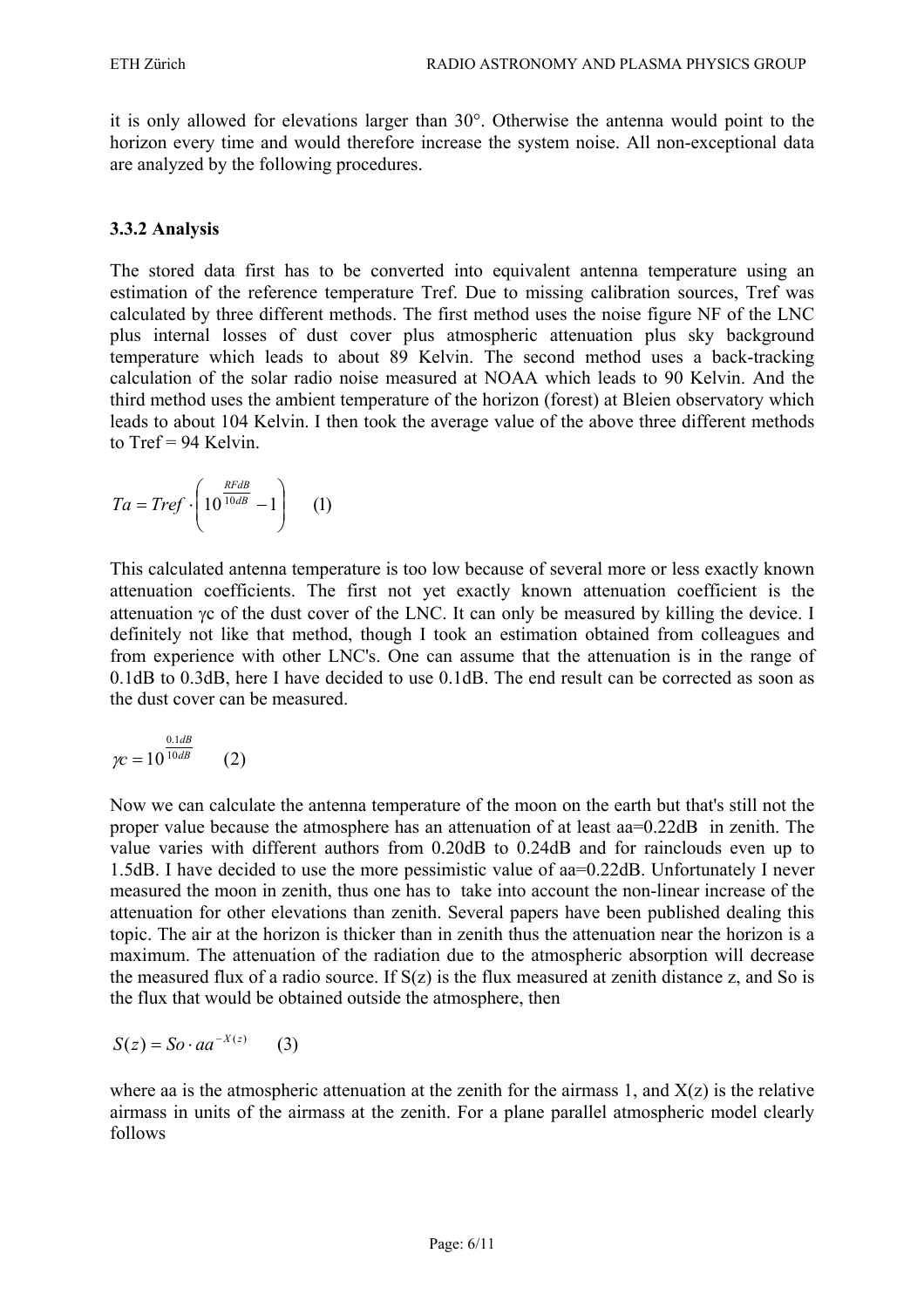$$
X(z) = \sec(z) = \frac{1}{\cos(z)} \qquad (4)
$$

Schönberg 1929 [7] has done extensive investigations of  $X(z)$ , a Chebyshev-fit to these data up to  $X=5.2$  with an error of less than 1 promille is given by

$$
X(z) = -0.0045 + \frac{1.00672}{\cos(z)} - \frac{0.002234}{\cos(z)^2} - \frac{0.0006247}{\cos(z)^3}
$$
(5)

For my own calculations I decided to use the simpler version according to (4). Applied to my configuration an atmospheric correction coefficient γa can be calculated by

$$
\gamma a = a a^{\sin(\varepsilon \cdot \frac{\pi}{180})^{-1}} \qquad (6)
$$

According to Kraus [3] one has also to take into account the shape of the antenna to calculate the proper antenna temperature. Depending on form, size and shape of the antenna he proposes a shape factor κ which in my configuration is about κ=1.02±0.05 All correction factors now can be combined into an overall loss factor γ.

$$
\gamma = \gamma c \cdot \gamma a \cdot \kappa \qquad (7)
$$

Now we are able to calculate the proper antenna temperature Tp as a basis to estimate the final moon temperature.

$$
Tp = Ta \cdot \gamma \qquad (8)
$$

The calculation of the moon temperature requires to know the beam geometry as exactly as possible. Several methods to evaluate the beam angle are known. I decided to measure the beam parameters by a meridian transit measurement of the sun on January 12, 2001 at a declination of  $\delta$ =-21.6°. The normalisation and integration of the sun's transit data leads to the so-called directivity D, but unfortunately only for one polarisation. The data couldn't be integrated in a closed form thus I had to do it with the  $\Sigma$ -operator. First we need the radio signal of the sun not in decibels but in physical units e.g. in Kelvin antenna temperature.

$$
RF = 300K \cdot \left(10^{\frac{RFdB}{10dB}} - 1\right) \tag{9}
$$

Then we have to normalise the antenna temperature pattern between 0 and 1.0

$$
RFn = \frac{RF - \min(RF)}{\max(RF) - \min(RF)}\qquad(10)
$$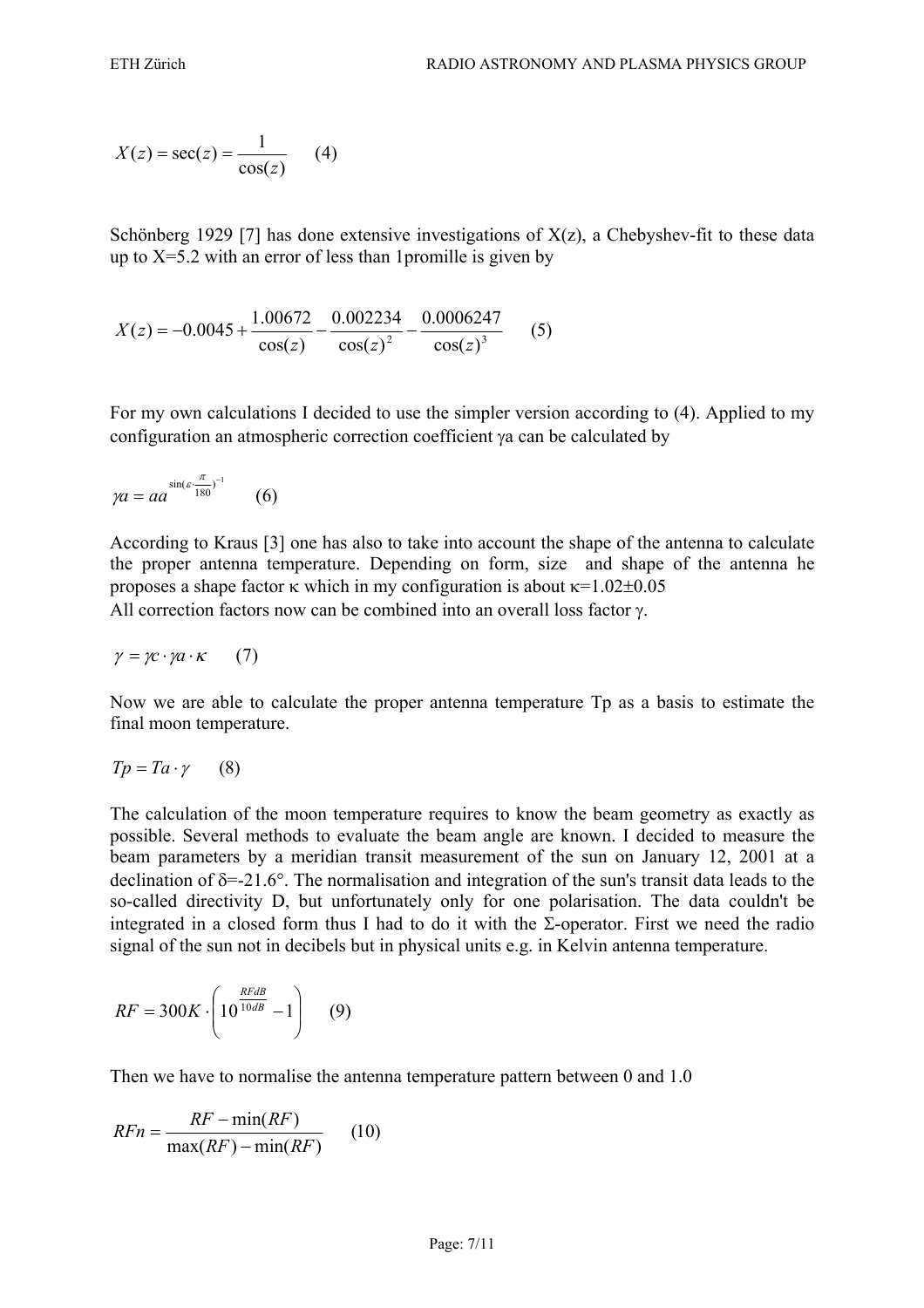The analysis of that normalized power pattern leads directly to the half power beam width HPBW

$$
HPBW = 0.192h \cdot \frac{360^{\circ}}{24h} \cdot \cos\left(-21.6^{\circ} \cdot \frac{\pi}{180^{\circ}}\right) = 2.88^{\circ} \quad (11)
$$

This normalised radio frequency power pattern on the other hand now can be summed up to S with

$$
S = \sum_{i} RFn \cdot \delta \alpha \qquad (12)
$$

where

$$
\delta \alpha = \frac{4 \sec/sample}{3600 \sec/h} \cdot \frac{360^{\circ}}{24h} = 0.017^{\circ}/sample \quad (13)
$$

Now the directivity D can be quantified to

$$
D = \frac{4 \cdot \pi \cdot \left(\frac{180^{\circ}}{\pi}\right)^2}{S^2} = 4478
$$
 (14)

The directivity D can easily be converted into antenna gain G which can be compared with other measurement methods.

$$
G = 10 \cdot \log(D) = 35.6 dB \qquad (15)
$$

Again according to Kraus [3], D can directly be converted into the interesting beam solid angle  $\Omega$ a, expressed in square degrees.

$$
\Omega a = \frac{4 \cdot \pi}{D \cdot \left(\frac{\pi}{180^{\circ}}\right)^{2}} = 9.212 \quad (16)
$$

On the other hand the apparent diameter Φ of the observed moon is not constant. During a moon phase angle φ it varies several percent. The more than three hundred individual values were calculated numerically and so the moon solid angle  $\Omega$ m expressed in squre degrees can be estimated by

$$
\Omega m = \pi \cdot \left(\frac{\Phi}{2}\right)^2 \qquad (17)
$$

All components (1) until (17) are now known to finally calculate the moon's temperature Tm as a function of antenna temperature, system temperature, elevation, losses, beam angles and so forth.

$$
Tm = Tp \cdot \frac{\Omega a}{\Omega m} \qquad (18)
$$

Page: 8/11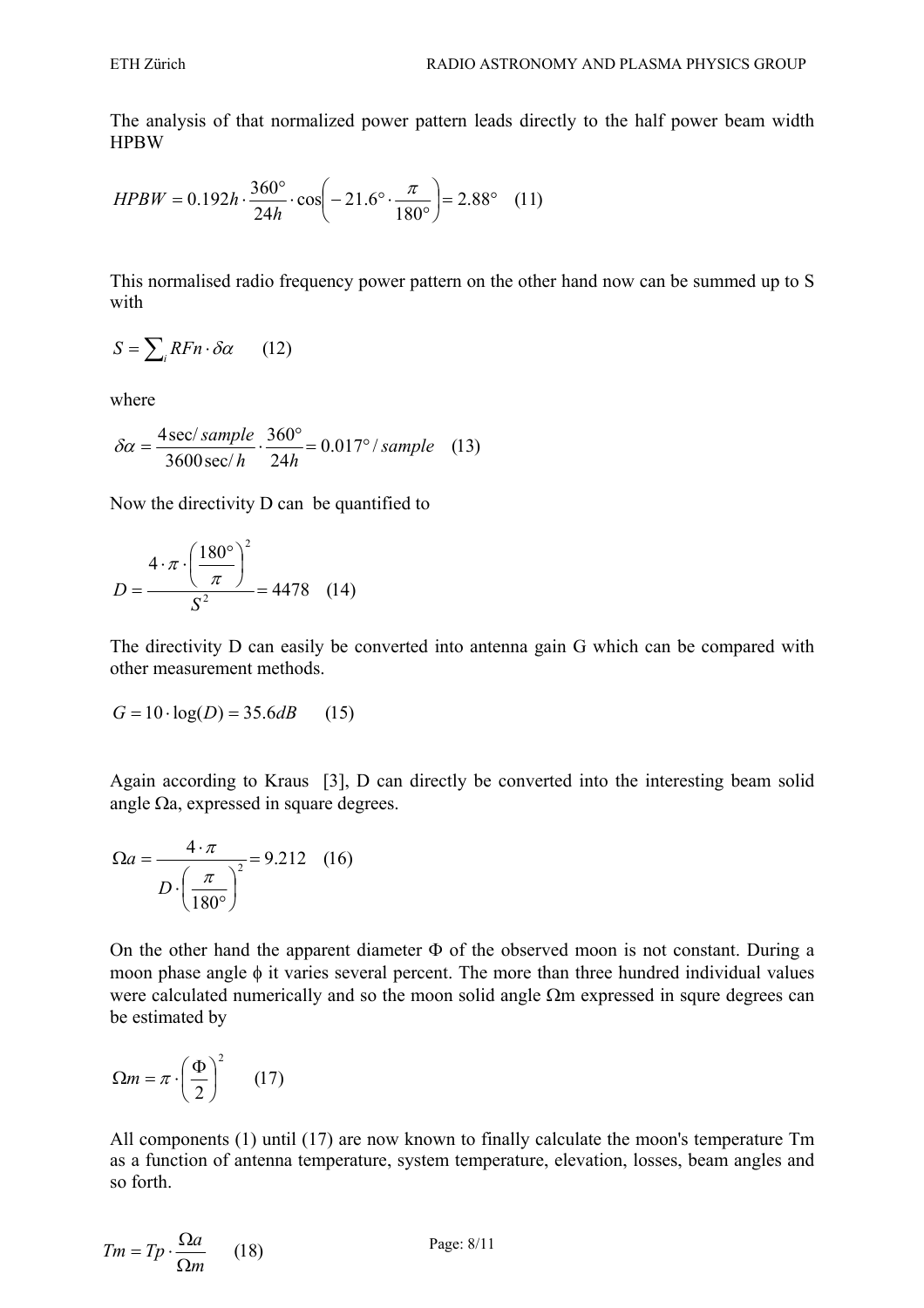Tm (18) is the brightness temperature at 2.77cm wavelength averaged over the moon's disk and will be referred to as disk temperature.

## **4. Results**

After doing all mathematis given in (1) to (18) we get a viewgraph of the moon's temperature Tm as a function of moon phase angle  $\phi$ . The dark blue dots represent the moon temperature Tm, while the solid thick red line represents a  $6<sup>th</sup>$  order polynom filtered approximation of all data. The polynom filter removes the noisy high frequency part of the curve and smoothes it. The deviation  $1\sigma$  is less than 10 Kelvin ( $1\sigma < 4\%$  of mean disk temperature) while the mean value is about 213 Kelvin. One can easily recognise the phase lag of the maximum temperature with 236 Kelvin of nearly 5 days after full moon and a minimum temperature of about 192 Kelvin 2 days prior to full moon.



**Fig. 5:** Moon's disk temperature at 2.77cm wavelength versus moon phase angle φ during two complete cycles from twice new moon via full moon to new moon again.

## **5. Conclusions**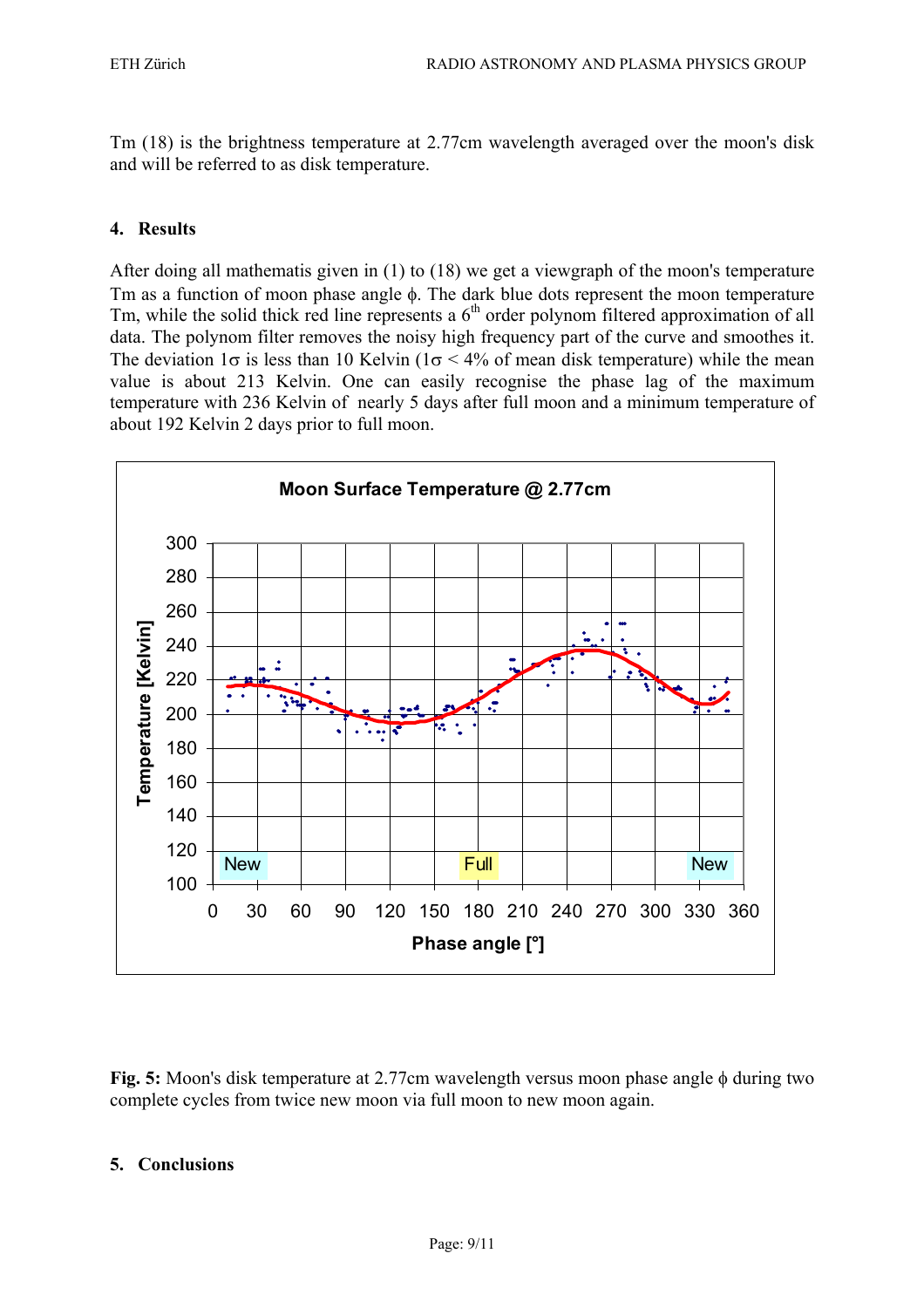I have shown that it is possible to repeat classic astronomical experiments [8] with rather simple and/or cheap hardware. Satellite LNAs nowadays have such a low system temperature that it might even be possible to detect other planets of our solar system by using adequate measuring methods, integration time and bandwidth. In the above experiment to measure the moon's disk temperature a better sensitivity could be achieved with higher integration time and/or higher bandwidth. An explanation for the higher time lag in comparison with other authors is not yet clear. Dicke and Beringer measured a time lag of about  $3 \mid$  days after full moon at a wavelength of 1.25cm. In my case (5 days after full moon), I assume that at longer wavelength of 2.77cm the time lag must be larger due to the simple fact that the longer the wavelength the deeper is the penetration of the electromagnetic waves into the dust of the moon's surface. The measurement methods can be optimised using a calibrated and thermal controlled low noise converter to reduce systematically errors. An integration circuit would reduce system noise and increase the overall sensitivity drastically. Sampling data at a higher sampling rate would allow to improve statistical errors even more. More measurements should be done at the same frequency to confirm my own measurements. On the other hand, it would make sense to repeat all measurements at different frequencies to confirm the dependency of time lag on frequency. These experiments havn't been done for several years. Mankind's interest for the physical behaviour of our moon has been lost since Apollo 11, but it should be increased again. The latest paper published by Jaime Alvarez-Muñiz and Enrique Zas [9] shows that the moon comes into interest again as a very large detector for cosmic particels and neutrons. Radio observations of the whole moon may become of primary interest to physicists.

**Acknowledgements.** Herewith I thank Michael Arnold for upgrading the antenna control software to observe non-solar sources in on/off-source mode. I also thank Ken Becker for checking and correcting my English text. Electrical power, observation time and some network bandwidth was liberally spent by IFA ETH Zurich.

#### **References**

[1] Dicke, R. H. and Beringer, R., 'Microwave radiation from the sun and the moon', Astrophys. J. 103, 375

[2] Piddington, J. H. and Minnett, H. C., 'Microwave thermal radiation from the moon', Aust. J. Sci. Res. A2, 63.

[3] John D. Kraus, Radio Astronomy, McGraw -Hill Book Company, New York 1966, ISBN 07-035392-1

[4] J. S. Hey, Das Radiouniversum, Einführung in die Radioastronomie, Verlag Chemie, Weinheim 1974, ISBN 3-527-25563-X

[5] J. S. Hey, The Evolution of Radio Astronomy, Elek Science, London 1973, isbn 236- 15453-2

[6] Astronomical Institute ETH Zürich, Scheuchzerstrasse 7, CH-8092 Zürich, http://www.astro.phys.ethz.ch/rapp/